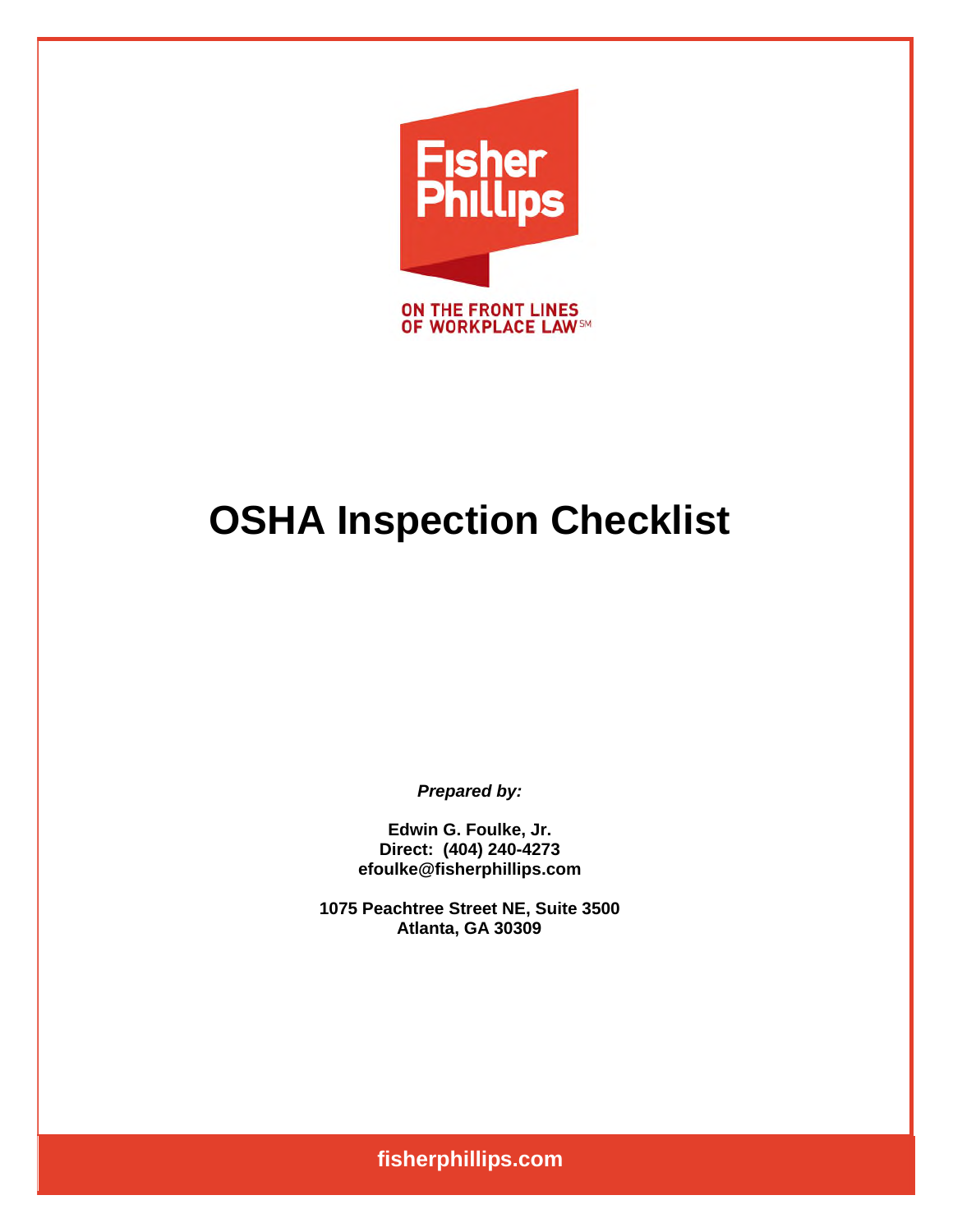

# **OSHA Inspection Checklist**

# A. Prior to Inspection

- Display the official OSHA poster where notices to employees are customarily posted.
- Obtain upper management commitment to workplace safety and display commitment statement.
- Conduct internal or external safety audit and hazard assessment of the facility to spot and correct  $\bullet$ apparent safety and health hazards. It is important that hazards identified are addressed or corrected in a timely manner.
- $\bullet$ Ensure that a management official has been assigned responsibility for safety and health compliance and for dealing with employees, OSHA, and other individuals on the subject of workplace safety and health.
- Determine which OSHA standards and regulations apply to the facility and ensure that all required  $\bullet$ written programs, plans, training and recordkeeping are complete and updated on an annual basis. Insure that the facility's personal protective equipment hazard assessment has been completed.
- Train designated management personnel on how to properly handle and respond to an OSHA inspection, as well as approaches by law enforcement officials, building or fire inspectors, and inspectors from other safety regulators.
- Determine the company policy on requiring OSHA to have a warrant prior to allowing an inspection to be conducted.
- $\bullet$ Foster employee participation in safety and health management and instill commitment in employees to safe work practices.
- Establish a crisis management team to deal with catastrophic occurrences, fatalities, and OSHArelated publicity.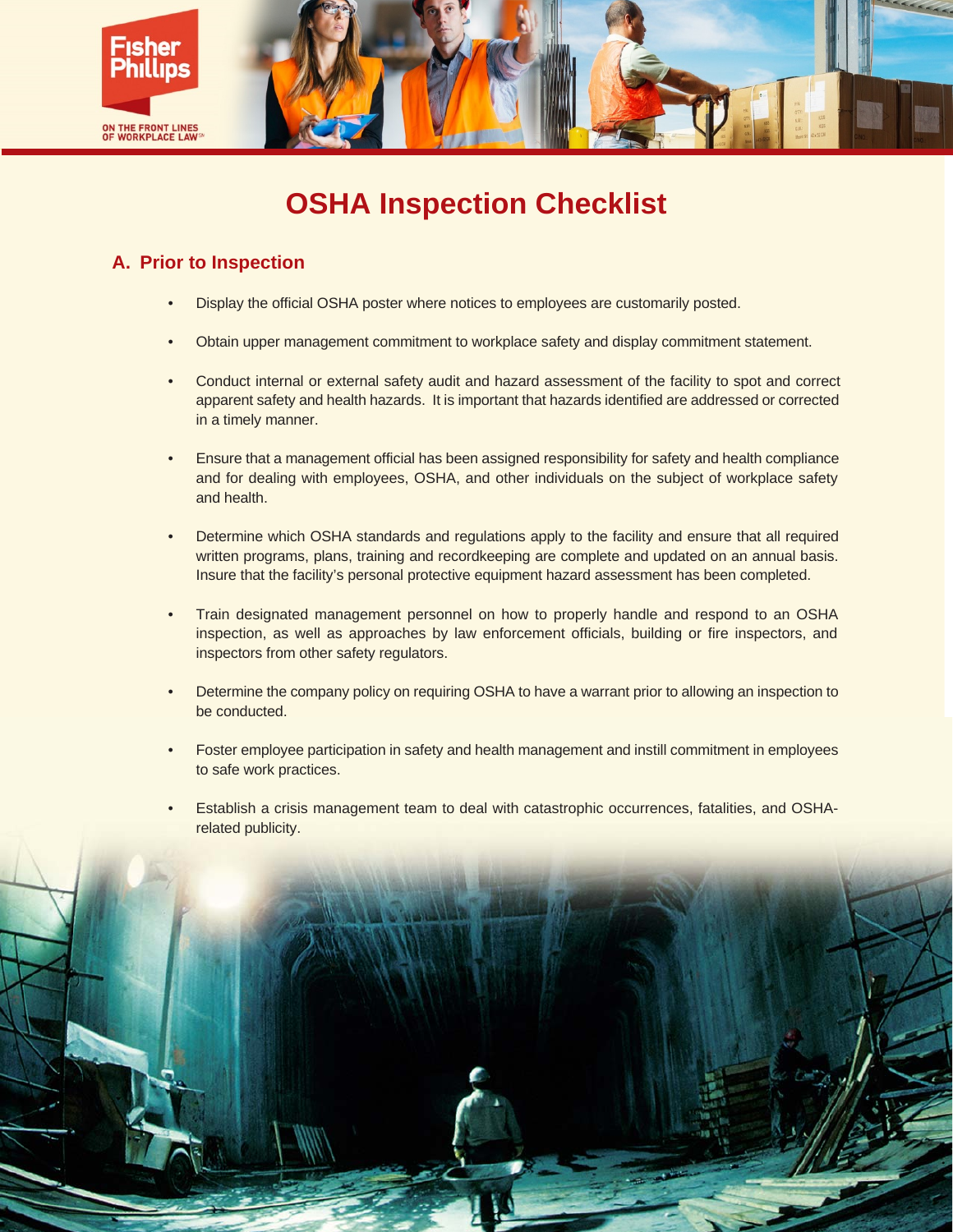- Ensure that injuries and illnesses are properly recorded and supporting documentation is available.
- Ensure that Hazard Communication Plan, MSDS's, and related materials are available.  $\bullet$
- Notify OSHA within eight (8) hours if a fatality occurs or more than three (3) employees are hospitalized for the same incident. Where fatality or hospitalization occurs, consult with the company's OSHA counsel to determine what investigation should be conducted and what accident reports need to be prepared.
- Provide appropriate equipment, i.e. camera, video, monitoring, etc., for conducting OSHA inspections.
- Review previous OSHA citations and ensure abatement has been completed and hazards cited have not reoccurred.
- Ensure coordination between all employers on a multi-employer site.  $\bullet$

### **B. Conducting the Inspection**

#### 1. Initial Contact and Opening Conference

- Refer the OSHA compliance officer arriving on the premises to the company's designated  $\bullet$ safety officer.
- No employees, other than the facility manager and /or the designated management safety officer, should communicate with the OSHA compliance officer prior to the opening conference.
- The safety officer should review the compliance officer's credentials as well as obtain his or her business card with an address and phone number to ensure that the compliance officer is on an official inspection.
- $\bullet$ Determine from the compliance officer the purpose, scope, and the circumstances of the visit to the facility. If the inspection is based on a complaint, obtain a copy of the complaint.
- Determine if the compliance officer has a warrant to conduct the inspection. If yes, find out the scope of the warrant.
- Notify the company's OSHA counsel. This should be done prior to the opening conference in order  $\bullet$  . to receive any instructions or to raise some defense or objection.
- Notify the designated employees' representative (if applicable) of OSHA's presence.

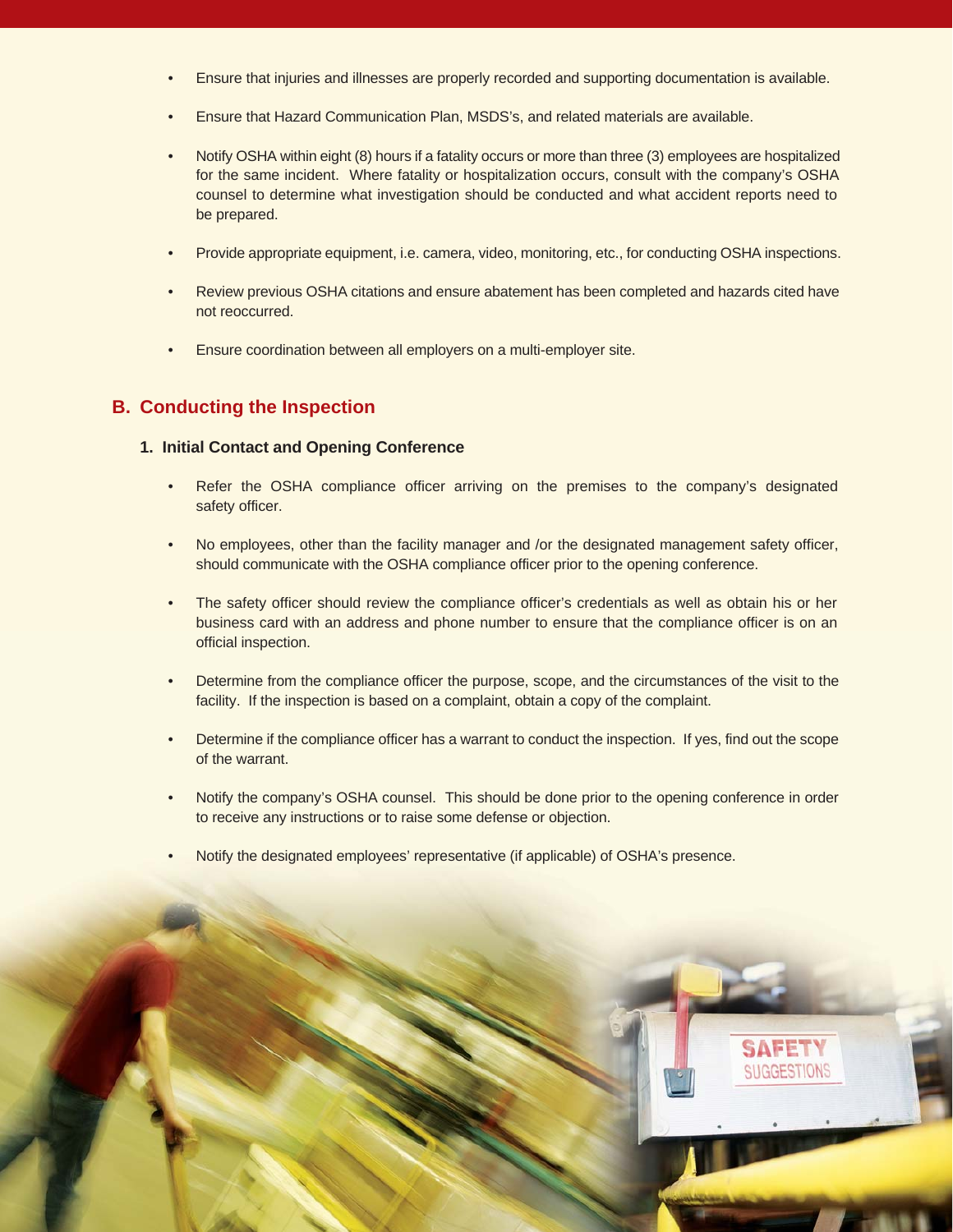- Have an opening conference with the OSHA compliance officer to establish:
	- the focus areas of the inspection;
	- the scope and route of the walk-around inspection;
	- the designated trade-secret areas or processes;
	- the procedure for conducting employee interviews and producing documents;
	- the schedule of interviews;
	- the documents for review by OSHA;
	- the procedure for requesting copies of any employee complaints; and
	- the facility's rules and procedures OSHA will be expected to follow.
- Conduct all necessary safety and health advising/training of OSHA compliance officers prior to access to restricted areas. Ensure that the OSHA compliance officer wears all necessary personal protective equipment and follow all company safety and health policies.

#### 2. Walk-Around Inspection

- $\bullet$ A designated safety officer or manager should stay with each OSHA compliance officer at all times during the inspection except during hourly employee interviews.
- The designated safety officer should take detailed notes, including date(s) of inspection, areas  $\bullet$ inspected, items discussed and employees interviewed.
- If compliance officer deviates from area(s) covered by complaint then company safety officer should  $\bullet$ inquire as for the reason for the deviation.
- When appropriate, photographs should be taken of areas inspected by the OSHA compliance officer  $\bullet$ as well as all items photographed by the compliance officer. Video also should be utilized, if used by the compliance officer.
- $\bullet$ The designated safety officer should immediately have corrected any alleged violations identified by the compliance officer to the extent possible, but should not acknowledge that a citation is appropriate.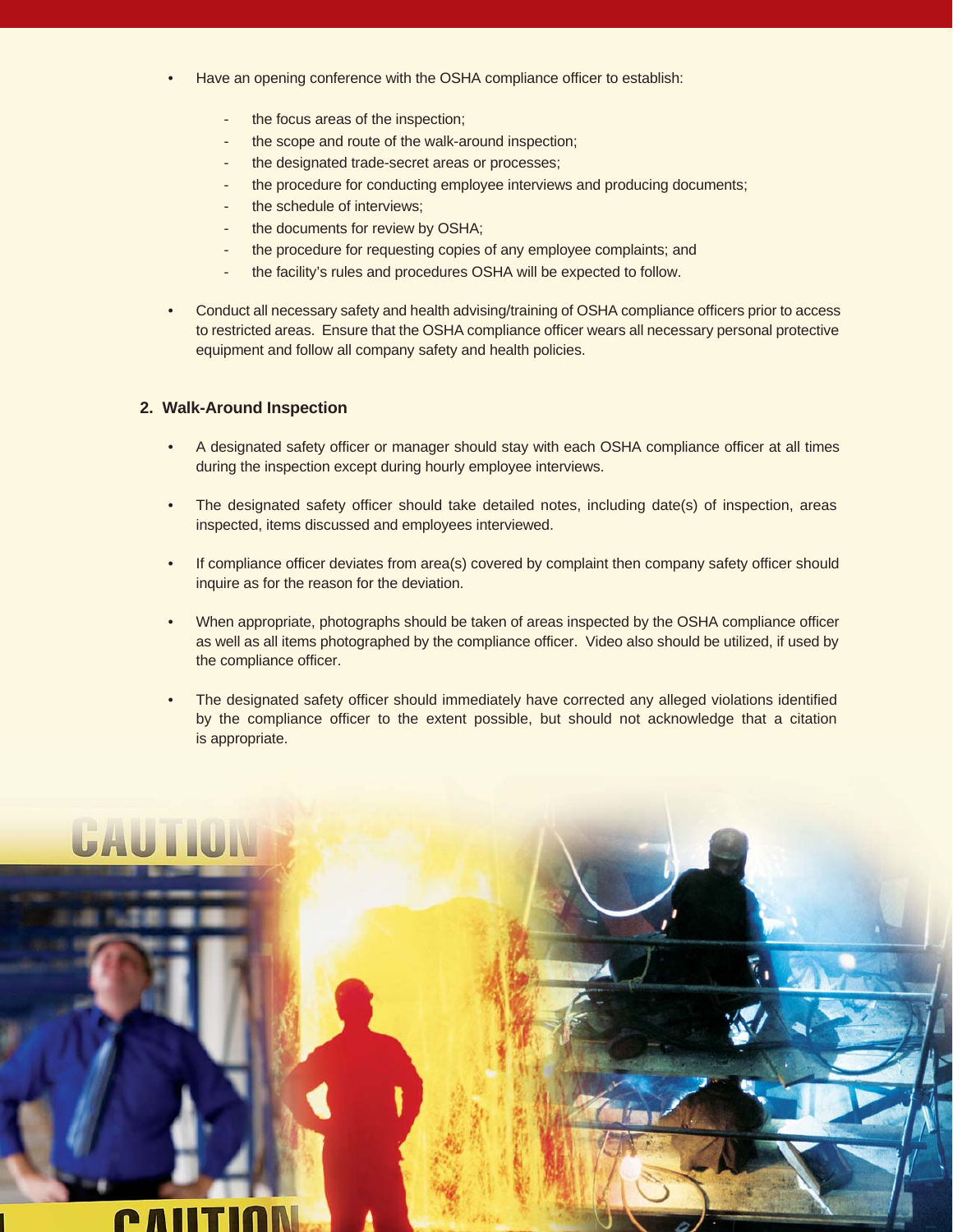- No management or supervisory employee should give information or make statements to the compliance officer without approval from the designated safety officer or the company's OSHA counsel.
- All work rules and safety procedures should be enforced and applicable to the compliance officer and walk-around team during the inspection.
- The compliance officer should be asked to put all requests for company information and/or documents  $\bullet$ in writing.
- The company's OSHA counsel should review all requests for documents and information as well as  $\bullet$ all information and documents provided.
- $\bullet$ Document all samples or monitoring test taken by the OSHA compliance officer and request copies of all sampling and monitoring results as well as all photographs and videos taken. The company should request the OSHA compliance officer to schedule sampling and monitoring at a time when the company can conduct its own sampling and monitoring.
- Request copies of all OSHA sample and monitoring reports from the compliance officer.

#### 3. Closing Conference

- Primarily listen to the Compliance Officer's proposal, and do not argue or debate the initial proposed findings.
- Remind the compliance officer of the scope of the inspection as stated in the opening conference.  $\bullet$
- $\bullet$ If directed by OSHA counsel, provide additional information and documentation relevant and supportive of the company's position as well as any information which shows abatement of any alleged violation.
- $\bullet$ Obtain from the OSHA compliance officer an acknowledgment of receipt of the documents provided.
- Take detailed notes on the alleged hazards identified and the problem areas indicated by the compliance officer along with the applicable standards and suggested abatement procedures.
- Provide the OSHA compliance officer with the name, title, full address, and phone and fax numbers of the person to whom all OSHA correspondence should be directed.